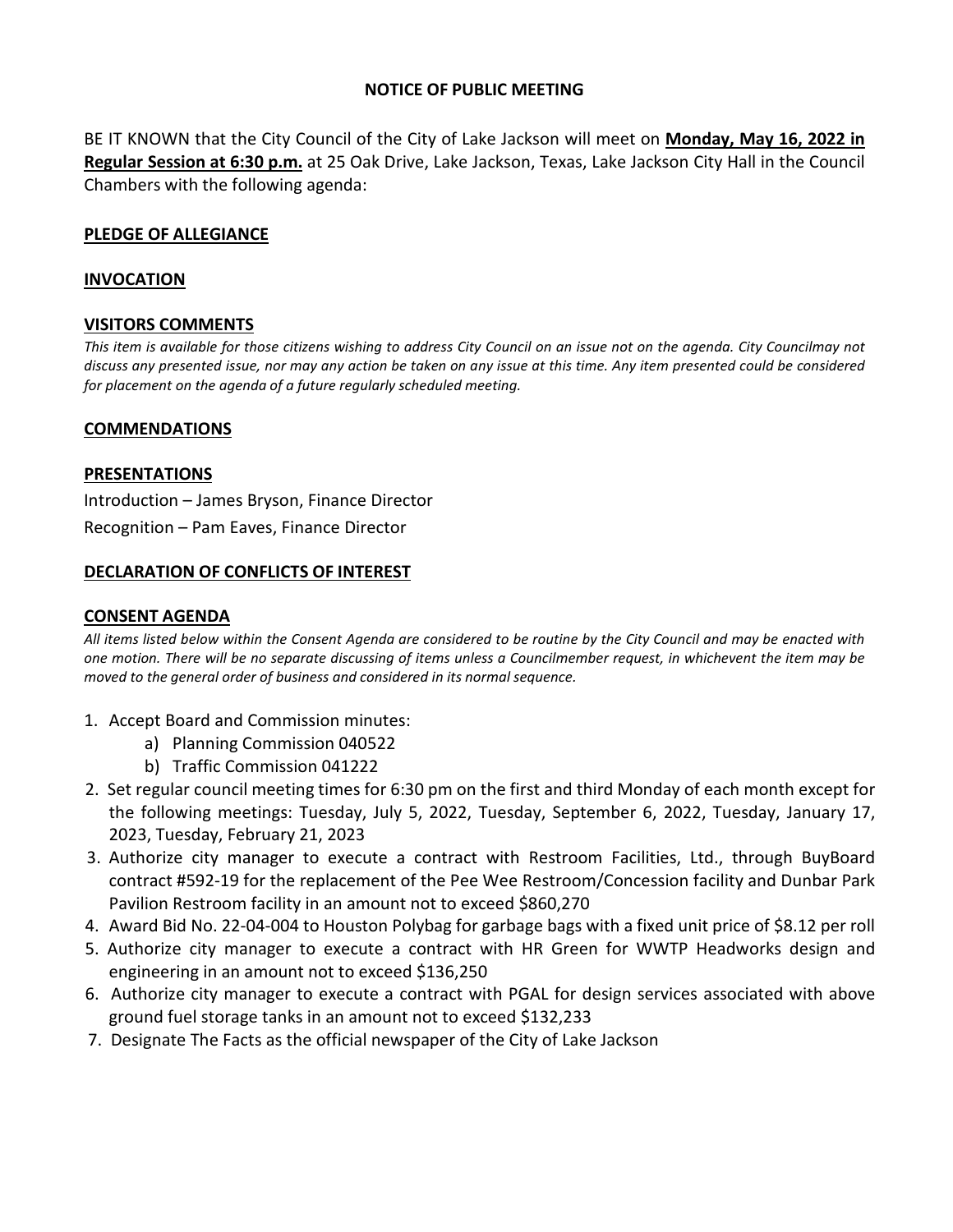# **REGULAR AGENDA**

*At said meeting the council will deliberate, discuss, consider and or take final action on any or all the following matters:*

- 1. Resolution declaring the results of the May 7, 2022 General Election Sally Villarreal
- 2. Presentation of gift to outgoing Councilmember R.L. "Buster" Buell Mayor Roznovsky
- 3. Issue Certificate of Election and administer Oath of Office to newly elected councilmembers Mayor Roznovsky/Sally Villarreal
- 4. Appoint Mayor Pro-Tem Mayor Roznovsky
- 5. Public Hearing for the creation of Northwood Estates Section 4 Public Improvement District -Modesto Mundo
- 6. Resolution making findings that the construction of storm water drainage and detention facilities, flood plain mitigation, and wastewater facilities, at a cost of \$5,057,085.00, will confer a special benefit to Northwood Estates Section 4 and that the costs should be borne 100% by the Northwood Estates Section 4 Public Improvement District – Modesto Mundo
- 7. Resolution authorizing the establishment of the Northwood Estates Section 4 Public Improvement District in the City of Lake Jackson – Modesto Mundo
- 8. Public Hearing to amend Ch. 110 Zoning to the Code of Ordinancesto allow mobile food vendor courts as a permitted use in B-1 (Neighborhood Business), B-2 (Central Business), and C-1 (Commercial) zone – Meagan Borth
- 9. An ordinance to amend Ch. 110 Zoning to the Code of Ordinances to allow mobile food vendor courts as a permitted use in B-1 (Neighborhood Business), B-2 (Central Business), and C-1 (Commercial) zones – First Reading – Sherri Russell
- 10. Public Hearing to amend Ch. 110 Zoning to the Code of Ordinances to decrease setbacks for accessory structures on residential lots that back up to a park or drainage way – Modesto Mundo
- 11. An ordinance to amend Ch. 110 Zoning to the Code of Ordinances to decrease setbacks for accessory structures on residential lots that back up to a park or drainage way - First Reading – Sherri Russell
- 12. Discuss guidelines for private canopies over downtown city property Meagan Borth
- 13. Set interview dates for board and commission applicants Sally Villarreal
- 14. Authorize city manager to execute a contract with Vernor Materials for staging recycling material in an amount not to exceed \$160,000 – Modesto Mundo
- 15. Update on new business coming to the city David Walton
- 16. City Manager Updates
	- a. Debris Burning